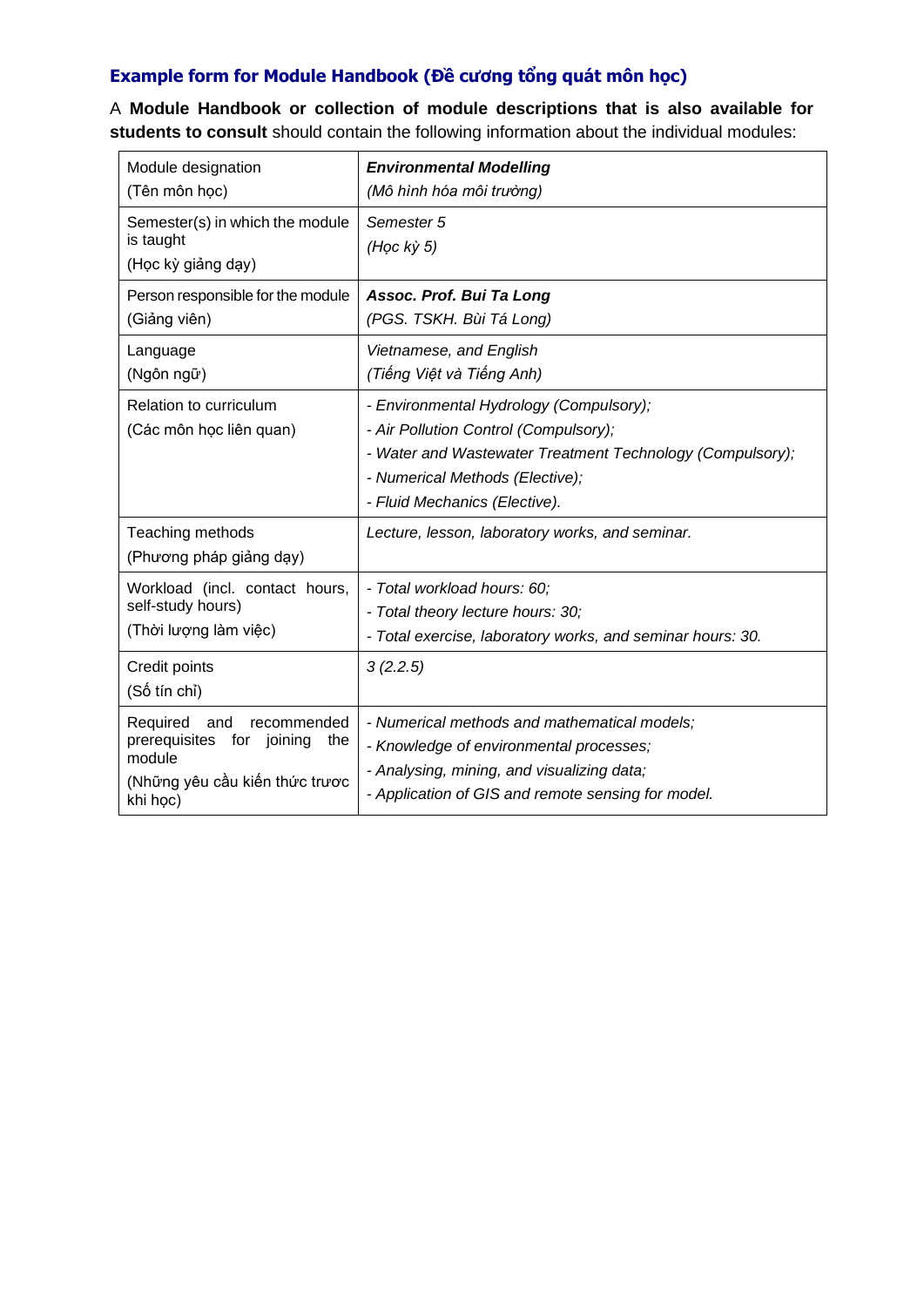| intended<br>Module<br>objectives/<br>learning outcomes<br>(Mục tiêu môn học, yêu cầu CĐR) | <b>Module objectives:</b>                                                                                                                                                                                                                                                                                                                                                                                                                                   |
|-------------------------------------------------------------------------------------------|-------------------------------------------------------------------------------------------------------------------------------------------------------------------------------------------------------------------------------------------------------------------------------------------------------------------------------------------------------------------------------------------------------------------------------------------------------------|
|                                                                                           | Knowledge: this course will provide students with basic<br>knowledge and advanced applications of the mathematical model,<br>the environmental modelling techniques in solving a huge urgent<br>environmental problems, pay attention to the mathematical models<br>appearing in water supply, wastewater, solid waste, air pollution<br>simulation;                                                                                                        |
|                                                                                           | - Skills: know how to use plenty of software that calculates the<br>transmission and diffusion of environmental pollutants consisting of<br>ModelMaker (kinetic equations), CAP (air environment), ENVIMAP<br>(air environment), Streeter (water environment), QUAL2K (water<br>environment), MIKE11 (water environment);                                                                                                                                   |
|                                                                                           | - Competences: Guide students to logical thinking skills, creativity,<br>through the decision thinking, rational, responsible educational<br>experience about the possible consequences when adopting<br>decisions.                                                                                                                                                                                                                                         |
|                                                                                           | Intended learning outcomes:                                                                                                                                                                                                                                                                                                                                                                                                                                 |
|                                                                                           | - Modeling with the aid of information technology in current times<br>has become a crucial branch of modern science and is a merely<br>powerful tool to uncover the world. Research, modeling and<br>applications on the computer opens up new horizons to identify the<br>dependence of the mathematics and computer science and other<br>disciplines - both natural and social;                                                                           |
|                                                                                           | - Subject environment modelling provides a theoretical basis and<br>practical construction as well as application of mathematical<br>models for environmental protection. The basic concepts such as<br>modeling, environmental modeling, modeling the environmental<br>issues of air, surface water, ground water is presented.<br>Furthermore, it also devoted special attention to the specific<br>application of environmental problems in our country. |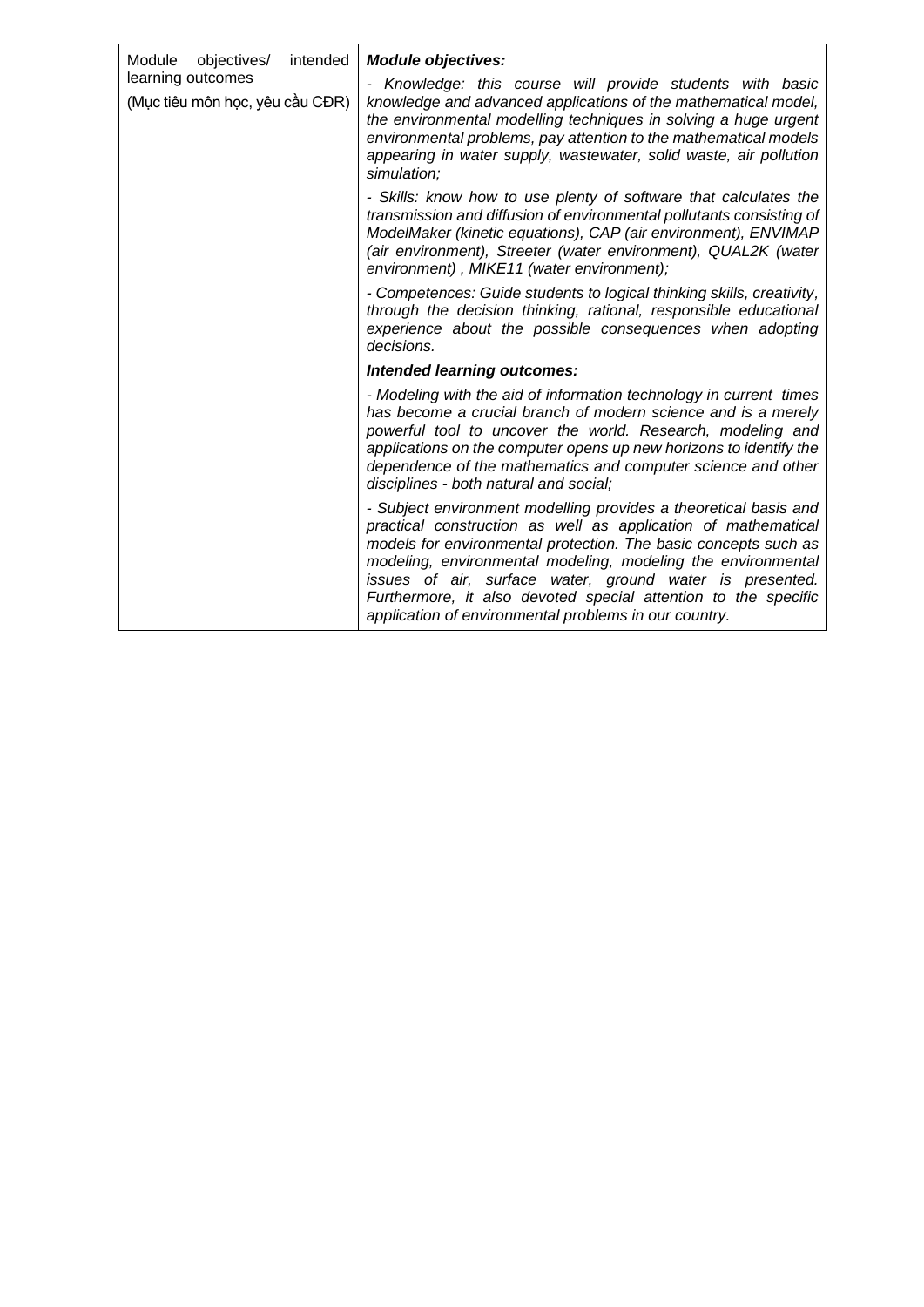| Content                      | - (1) Introduction:                                                                                                                                                                                                                       |
|------------------------------|-------------------------------------------------------------------------------------------------------------------------------------------------------------------------------------------------------------------------------------------|
| (Nội dung)                   | + Modeling natural processes including physical model, mathematical                                                                                                                                                                       |
|                              | model, role of mathematical models, key attributes of the model;                                                                                                                                                                          |
|                              | + Environmental Modeling including why have environmental<br>modeling?, definition of environmental modeling, principles of<br>environmental modeling, role of the environment forecast model,<br>model classification by space and time. |
|                              | - (2) The basic concepts of environmental modelling and<br>measurement systems for modelling service:                                                                                                                                     |
|                              | + The basic concepts of environmental modelling;                                                                                                                                                                                          |
|                              | + The measurement system serves for environmental modelling;                                                                                                                                                                              |
|                              | + The first example of mathematical models and mathematical models<br>of environmental processes.                                                                                                                                         |
|                              | - (3) The meteorological factors affecting the dispersion of<br>pollution:                                                                                                                                                                |
|                              | + The emission of air pollutants in the atmosphere;                                                                                                                                                                                       |
|                              | + The condition affects the dispersal of atmospheric gases;                                                                                                                                                                               |
|                              | + Steady state of the atmosphere.                                                                                                                                                                                                         |
|                              | - (4) Modelling air pollution according the Gauss approach:                                                                                                                                                                               |
|                              | + Basic equations describing the transmission and diffusion of<br>pollutants;                                                                                                                                                             |
|                              | + Basic Gauss model and estimate change dispersion of pollutants;                                                                                                                                                                         |
|                              | + Calculate the average air pollution level over time;                                                                                                                                                                                    |
|                              | + Exercises in terms of simulation applying Gauss method.                                                                                                                                                                                 |
|                              | - (5) Modeling air pollution Berliand approach:                                                                                                                                                                                           |
|                              | + The approach to estimate the air pollution dispersion;                                                                                                                                                                                  |
|                              | + Berliand model for calculating dispersion of pollution;                                                                                                                                                                                 |
|                              | + The steps automated calculation of air pollution in the model.                                                                                                                                                                          |
|                              | - (6) Model of Streeter in simulating river water quality:                                                                                                                                                                                |
|                              | + The basic concepts associated with the Streeter model;                                                                                                                                                                                  |
|                              | + The equation decomposes organic matter superlative;                                                                                                                                                                                     |
|                              | + The phenomenon of gas permeability & gas permeability modeling;                                                                                                                                                                         |
|                              | + Establishing the Streeter equation;                                                                                                                                                                                                     |
|                              | + Solutions the Streeter equations and calculate for the specific case;                                                                                                                                                                   |
|                              | + The extended Streeter model;                                                                                                                                                                                                            |
|                              | + Exercises in terms of applying the Streeter model.                                                                                                                                                                                      |
|                              | - (7) Qual2K Model:                                                                                                                                                                                                                       |
|                              | + Overview of QUAL2K model;                                                                                                                                                                                                               |
|                              | + The segment in QUAL2K model;                                                                                                                                                                                                            |
|                              | + Balancing flow;                                                                                                                                                                                                                         |
|                              | + The hydraulic properties;                                                                                                                                                                                                               |
|                              | + Moving time;                                                                                                                                                                                                                            |
|                              | + The formula for calculating the coefficient of dispersion in the<br>direction of flow;                                                                                                                                                  |
|                              | + Temperature model;                                                                                                                                                                                                                      |
|                              | + Model calculations for the element;                                                                                                                                                                                                     |
|                              | + Software ENVIMQ2K applying GIS to simulation river water quality;                                                                                                                                                                       |
|                              | + Exercise ENVIMQ2K software applications to simulation river<br>channel water quality by discharge sources.                                                                                                                              |
| Exams and assessment formats | - Take-home written assignments;                                                                                                                                                                                                          |
| (Hình thức kiểm tra và thi)  | - Mid-term test: written examination, time: 45 minutes;                                                                                                                                                                                   |
|                              | - Final exam: written examination, time: 90 minutes.                                                                                                                                                                                      |